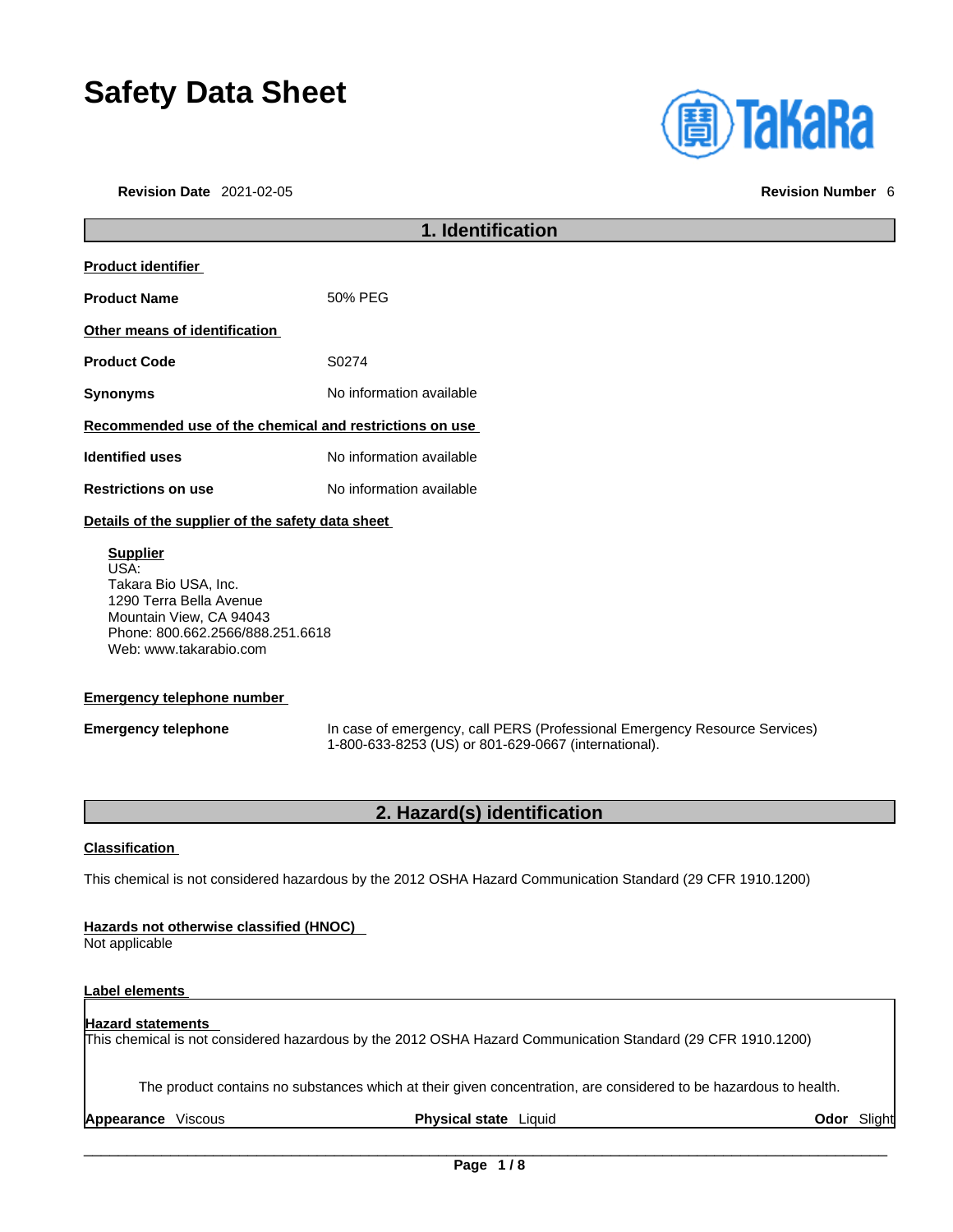### **Other information**

No information available.

# **3. Composition/information on ingredients**

## **Substance**

Not applicable.

# **Mixture**

The product contains no substances which at their given concentration, are considered to be hazardous to health

# **4. First-aid measures**

# **Description of first aid measures**

| <b>Inhalation</b>                                                          | Remove to fresh air.                                                                                                    |  |
|----------------------------------------------------------------------------|-------------------------------------------------------------------------------------------------------------------------|--|
| Eye contact                                                                | Rinse thoroughly with plenty of water for at least 15 minutes, lifting lower and upper eyelids.<br>Consult a physician. |  |
| <b>Skin contact</b>                                                        | Wash skin with soap and water.                                                                                          |  |
| Ingestion                                                                  | Clean mouth with water and drink afterwards plenty of water.                                                            |  |
| Most important symptoms and effects, both acute and delayed                |                                                                                                                         |  |
| <b>Symptoms</b>                                                            | No information available.                                                                                               |  |
| Indication of any immediate medical attention and special treatment needed |                                                                                                                         |  |
| Note to physicians                                                         | Treat symptomatically.                                                                                                  |  |

# **5. Fire-fighting measures**

| <b>Suitable Extinguishing Media</b>                             | Use extinguishing measures that are appropriate to local circumstances and the<br>surrounding environment.                            |  |
|-----------------------------------------------------------------|---------------------------------------------------------------------------------------------------------------------------------------|--|
| <b>Large Fire</b>                                               | CAUTION: Use of water spray when fighting fire may be inefficient.                                                                    |  |
| Unsuitable extinguishing media                                  | Do not scatter spilled material with high pressure water streams.                                                                     |  |
| Specific hazards arising from the<br>chemical                   | No information available.                                                                                                             |  |
| <b>Explosion Data</b><br>Sensitivity to mechanical impact None. |                                                                                                                                       |  |
| Sensitivity to static discharge                                 | None.                                                                                                                                 |  |
| Special protective equipment for<br>fire-fighters               | Firefighters should wear self-contained breathing apparatus and full firefighting turnout<br>gear. Use personal protection equipment. |  |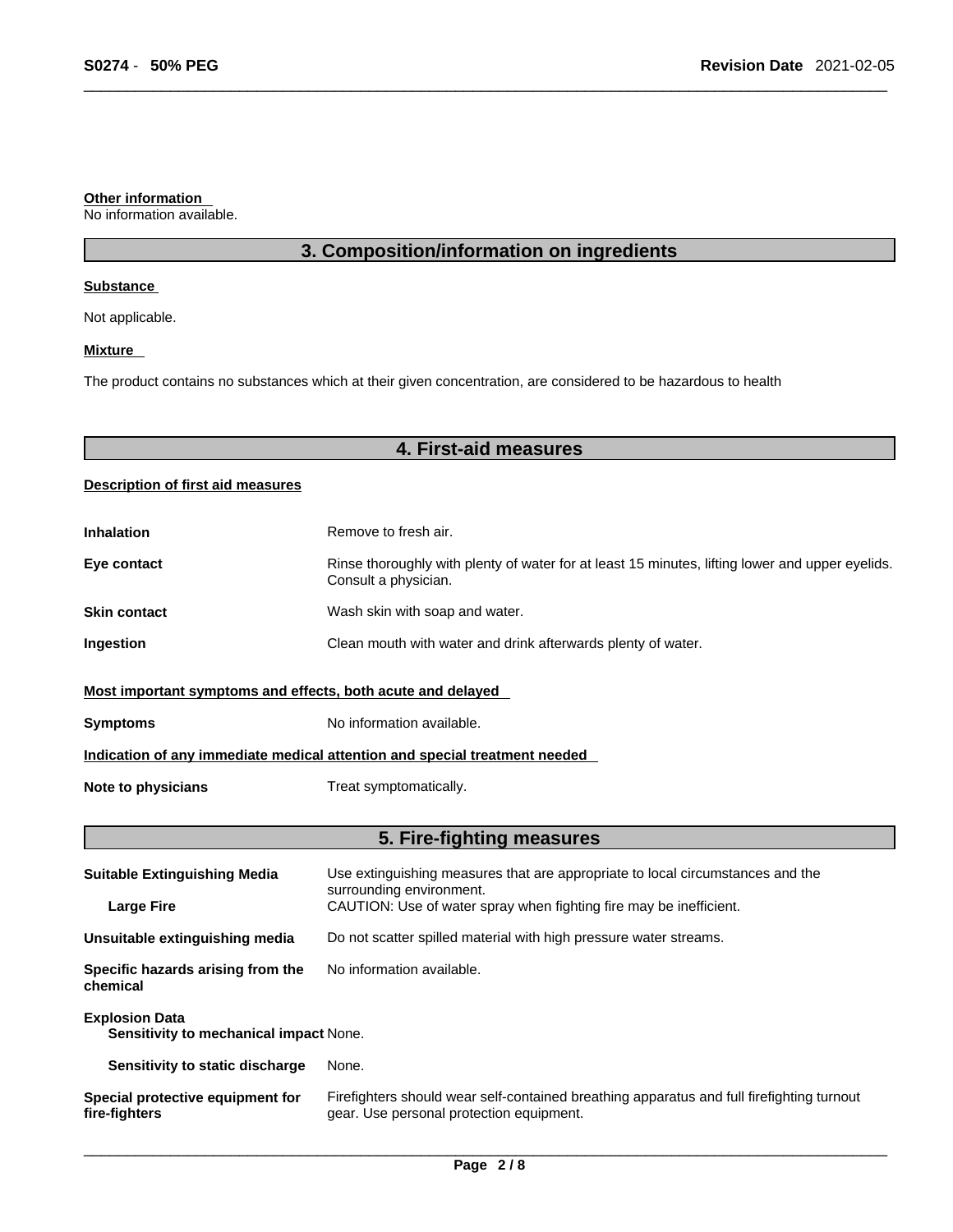# **6. Accidental release measures Personal precautions, protective equipment and emergency procedures Personal precautions** Ensure adequate ventilation. **Methods and material for containment and cleaning up Methods for containment** Prevent further leakage or spillage if safe to do so. **Methods for cleaning up** Pick up and transfer to properly labeled containers. **7. Handling and storage Precautions for safe handling Advice on safe handling** Handle in accordance with good industrial hygiene and safety practice. **Conditions for safe storage, including any incompatibilities Storage Conditions** Keep container tightly closed in a dry and well-ventilated place.

# **8. Exposure controls/personal protection**

**Control parameters** 

| Appropriate engineering controls                                      |                                                                                                                                                                             |  |
|-----------------------------------------------------------------------|-----------------------------------------------------------------------------------------------------------------------------------------------------------------------------|--|
| <b>Engineering controls</b>                                           | Showers<br>Eyewash stations<br>Ventilation systems.                                                                                                                         |  |
| Individual protection measures, such as personal protective equipment |                                                                                                                                                                             |  |
| <b>Eye/face protection</b>                                            | No special protective equipment required.                                                                                                                                   |  |
|                                                                       |                                                                                                                                                                             |  |
| Skin and body protection                                              | No special protective equipment required.                                                                                                                                   |  |
| <b>Respiratory protection</b>                                         | No protective equipment is needed under normal use conditions. If exposure limits are<br>exceeded or irritation is experienced, ventilation and evacuation may be required. |  |
| <b>General hygiene considerations</b>                                 | Handle in accordance with good industrial hygiene and safety practice.                                                                                                      |  |

# **9. Physical and chemical properties**

| Information on basic physical and chemical properties |                          |  |
|-------------------------------------------------------|--------------------------|--|
| <b>Physical state</b>                                 | Liauid                   |  |
| Appearance                                            | <b>Viscous</b>           |  |
| Color                                                 | No information available |  |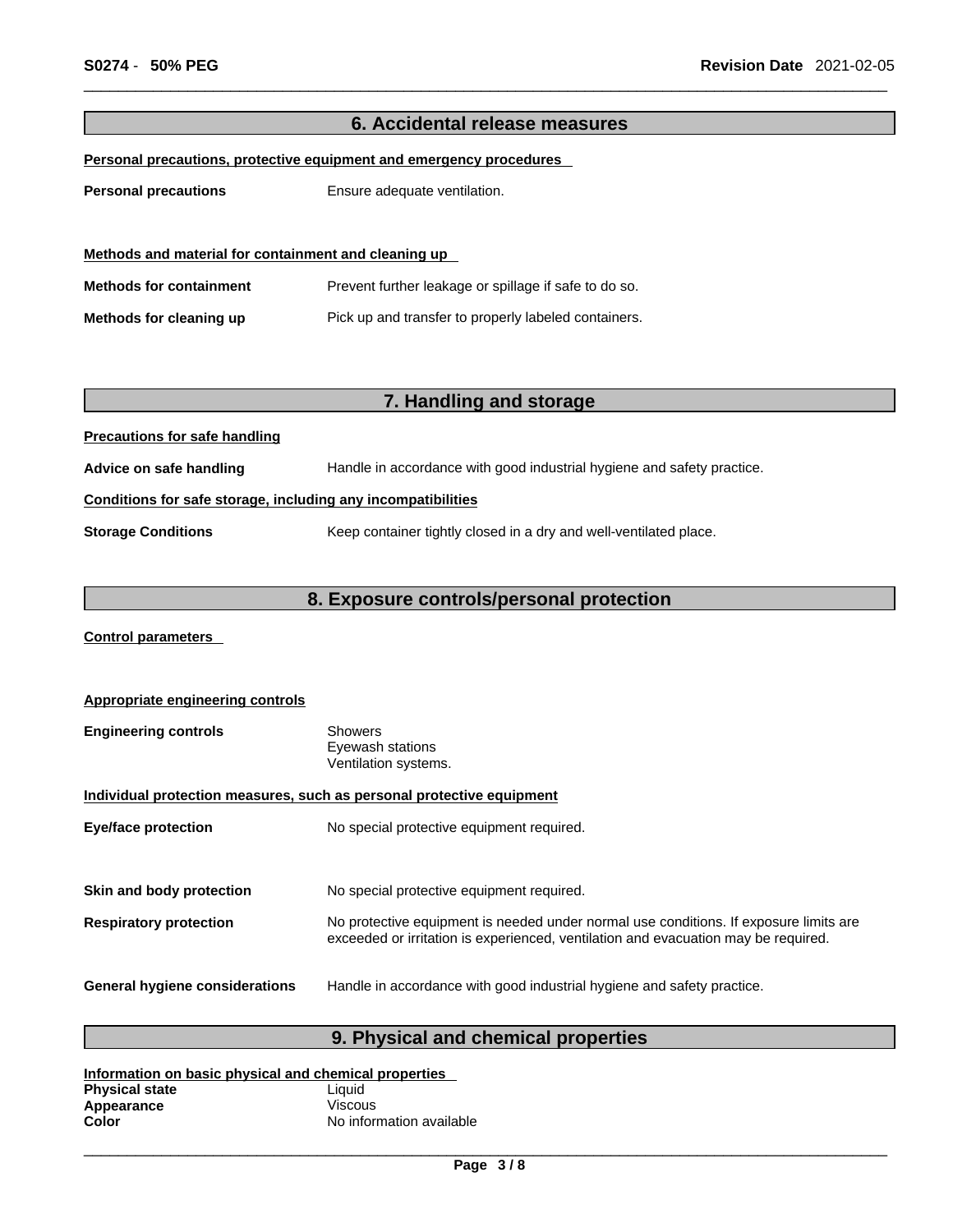| Odor                             | Slight                                                                                                                                                                                                                                                                                                                                                                               |                             |
|----------------------------------|--------------------------------------------------------------------------------------------------------------------------------------------------------------------------------------------------------------------------------------------------------------------------------------------------------------------------------------------------------------------------------------|-----------------------------|
| <b>Odor Threshold</b>            | No information available                                                                                                                                                                                                                                                                                                                                                             |                             |
|                                  |                                                                                                                                                                                                                                                                                                                                                                                      |                             |
| <b>Property</b>                  | <b>Values</b>                                                                                                                                                                                                                                                                                                                                                                        | Remarks • Method            |
| рH                               |                                                                                                                                                                                                                                                                                                                                                                                      | None known                  |
| Melting point / freezing point   | No data available                                                                                                                                                                                                                                                                                                                                                                    | None known                  |
| Boiling point/boiling range (°C) | No data available                                                                                                                                                                                                                                                                                                                                                                    | None known                  |
| <b>Flash point</b>               | No data available                                                                                                                                                                                                                                                                                                                                                                    | Open cup                    |
| <b>Evaporation Rate</b>          | no data available                                                                                                                                                                                                                                                                                                                                                                    | None known                  |
| Flammability (solid, gas)        | no data available                                                                                                                                                                                                                                                                                                                                                                    | None known                  |
| <b>Flammability Limit in Air</b> |                                                                                                                                                                                                                                                                                                                                                                                      | None known                  |
| <b>Upper flammability limit:</b> | No data available                                                                                                                                                                                                                                                                                                                                                                    |                             |
| Lower flammability limit:        | No data available                                                                                                                                                                                                                                                                                                                                                                    |                             |
| Vapor pressure                   | no data available                                                                                                                                                                                                                                                                                                                                                                    | None known                  |
| Vapor density                    | No data available                                                                                                                                                                                                                                                                                                                                                                    | None known                  |
| <b>Relative density</b>          |                                                                                                                                                                                                                                                                                                                                                                                      | None known                  |
| <b>Water solubility</b>          | No data available                                                                                                                                                                                                                                                                                                                                                                    | None known                  |
| Solubility in other solvents     | no data available                                                                                                                                                                                                                                                                                                                                                                    | None known                  |
| <b>Partition coefficient</b>     | no data available                                                                                                                                                                                                                                                                                                                                                                    | None known                  |
| <b>Autoignition temperature</b>  | No data available                                                                                                                                                                                                                                                                                                                                                                    | None known                  |
| <b>Decomposition temperature</b> |                                                                                                                                                                                                                                                                                                                                                                                      | None known                  |
| <b>Kinematic viscosity</b>       | No data available                                                                                                                                                                                                                                                                                                                                                                    | None known                  |
| <b>Dynamic Viscosity</b>         | no data available                                                                                                                                                                                                                                                                                                                                                                    | None known                  |
|                                  |                                                                                                                                                                                                                                                                                                                                                                                      |                             |
| <b>Other information</b>         | No information available                                                                                                                                                                                                                                                                                                                                                             |                             |
| <b>Explosive properties</b>      | No information available                                                                                                                                                                                                                                                                                                                                                             |                             |
| <b>Oxidizing properties</b>      | No information available                                                                                                                                                                                                                                                                                                                                                             |                             |
| Softening point                  | No information available                                                                                                                                                                                                                                                                                                                                                             |                             |
| <b>Molecular Weight</b>          |                                                                                                                                                                                                                                                                                                                                                                                      |                             |
| <b>VOC Content (%)</b>           | No information available<br>No information available                                                                                                                                                                                                                                                                                                                                 |                             |
| <b>Liquid Density</b>            |                                                                                                                                                                                                                                                                                                                                                                                      |                             |
| <b>Bulk Density</b>              | No information available                                                                                                                                                                                                                                                                                                                                                             |                             |
|                                  | $\overline{1}$ $\overline{2}$ $\overline{3}$ $\overline{1}$ $\overline{1}$ $\overline{1}$ $\overline{1}$ $\overline{1}$ $\overline{1}$ $\overline{1}$ $\overline{1}$ $\overline{1}$ $\overline{1}$ $\overline{1}$ $\overline{1}$ $\overline{1}$ $\overline{1}$ $\overline{1}$ $\overline{1}$ $\overline{1}$ $\overline{1}$ $\overline{1}$ $\overline{1}$ $\overline{1}$ $\overline{$ | 20 H H 20<br>$\blacksquare$ |

# **10. Stability and reactivity**

| <b>Reactivity</b>                                                       | No information available.                 |
|-------------------------------------------------------------------------|-------------------------------------------|
| <b>Chemical stability</b>                                               | Stable under normal conditions.           |
| <b>Possibility of hazardous reactions</b> None under normal processing. |                                           |
| <b>Conditions to Avoid</b>                                              | None known based on information supplied. |
| Incompatible materials                                                  | None known based on information supplied. |
|                                                                         |                                           |

**Hazardous decomposition products** None known based on information supplied.

# **11. Toxicological information**

# **Information on likely routes of exposure**

| <b>Inhalation</b>   | Specific test data for the substance or mixture is not available. |
|---------------------|-------------------------------------------------------------------|
| Eye contact         | Specific test data for the substance or mixture is not available. |
| <b>Skin contact</b> | Specific test data for the substance or mixture is not available. |
| <b>Ingestion</b>    | Specific test data for the substance or mixture is not available. |

**<u>Symptoms related to the physical, chemical and toxicological characteristics</u>**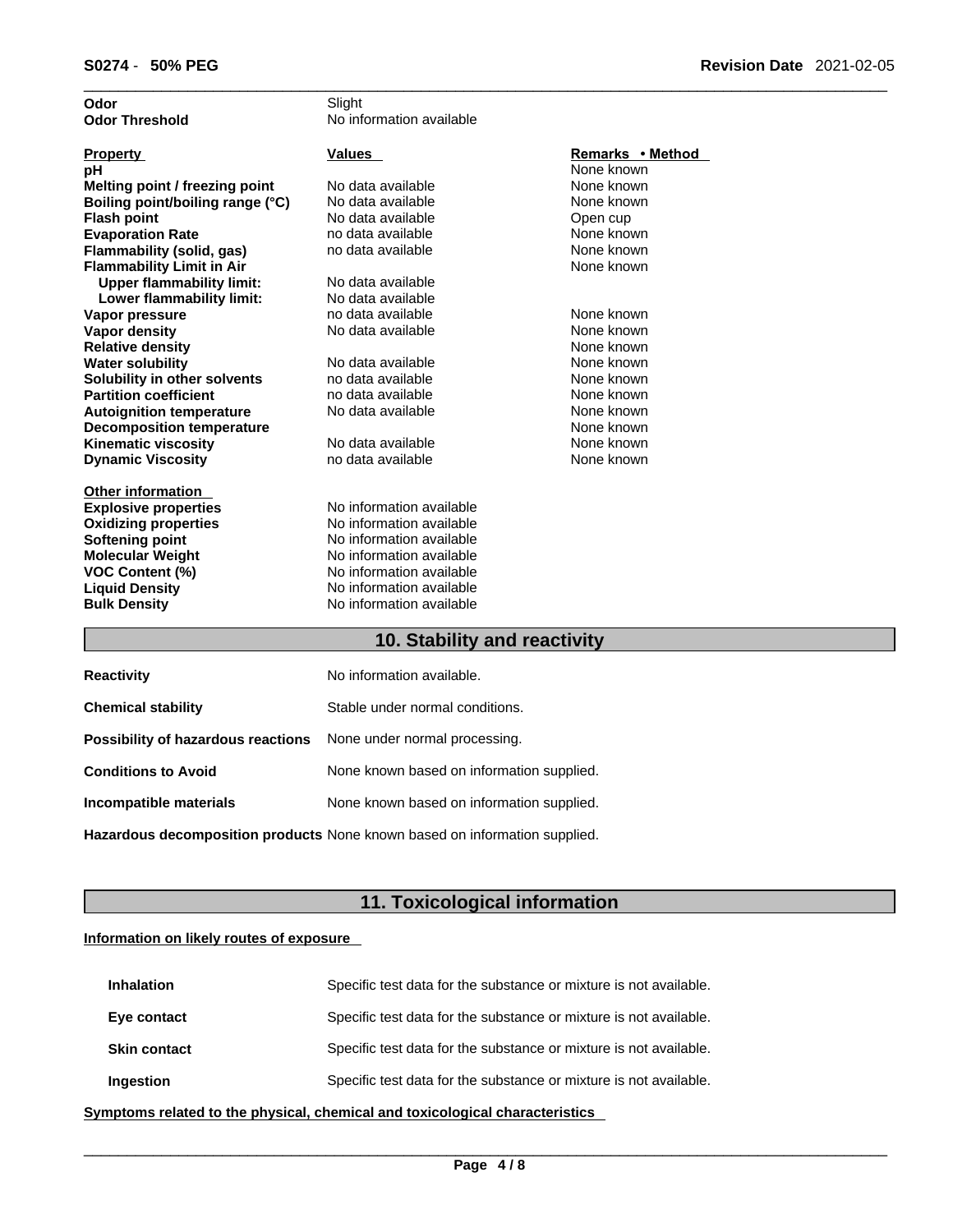**Symptoms** No information available.

# **Acute toxicity**

**Numerical measures of toxicity**

|                 | The following values are calculated based on chapter 3.1 of the GHS document |
|-----------------|------------------------------------------------------------------------------|
| ATEmix (oral)   | 44,000.00 mg/kg                                                              |
| ATEmix (dermal) | 40,040.00 mg/kg                                                              |

| Delayed and immediate effects as well as chronic effects from short and long-term exposure |                           |  |
|--------------------------------------------------------------------------------------------|---------------------------|--|
| <b>Skin corrosion/irritation</b>                                                           | No information available. |  |
| Serious eye damage/eye irritation                                                          | No information available. |  |
| Respiratory or skin sensitization                                                          | No information available. |  |
| Germ cell mutagenicity                                                                     | No information available. |  |
| Carcinogenicity                                                                            | No information available. |  |
| <b>Reproductive toxicity</b>                                                               | No information available. |  |
| <b>STOT - single exposure</b>                                                              | No information available. |  |
| <b>STOT - repeated exposure</b>                                                            | No information available. |  |
| <b>Aspiration hazard</b>                                                                   | No information available. |  |
| Other adverse effects                                                                      | No information available. |  |
| <b>Interactive effects</b>                                                                 | No information available. |  |
| 12. Ecological information                                                                 |                           |  |

| <b>Ecotoxicity</b>                   | The environmental impact of this product has not been fully investigated. |
|--------------------------------------|---------------------------------------------------------------------------|
| <b>Persistence and degradability</b> | No information available.                                                 |
| <b>Bioaccumulation</b>               | There is no data for this product.                                        |
| Other adverse effects                | No information available.                                                 |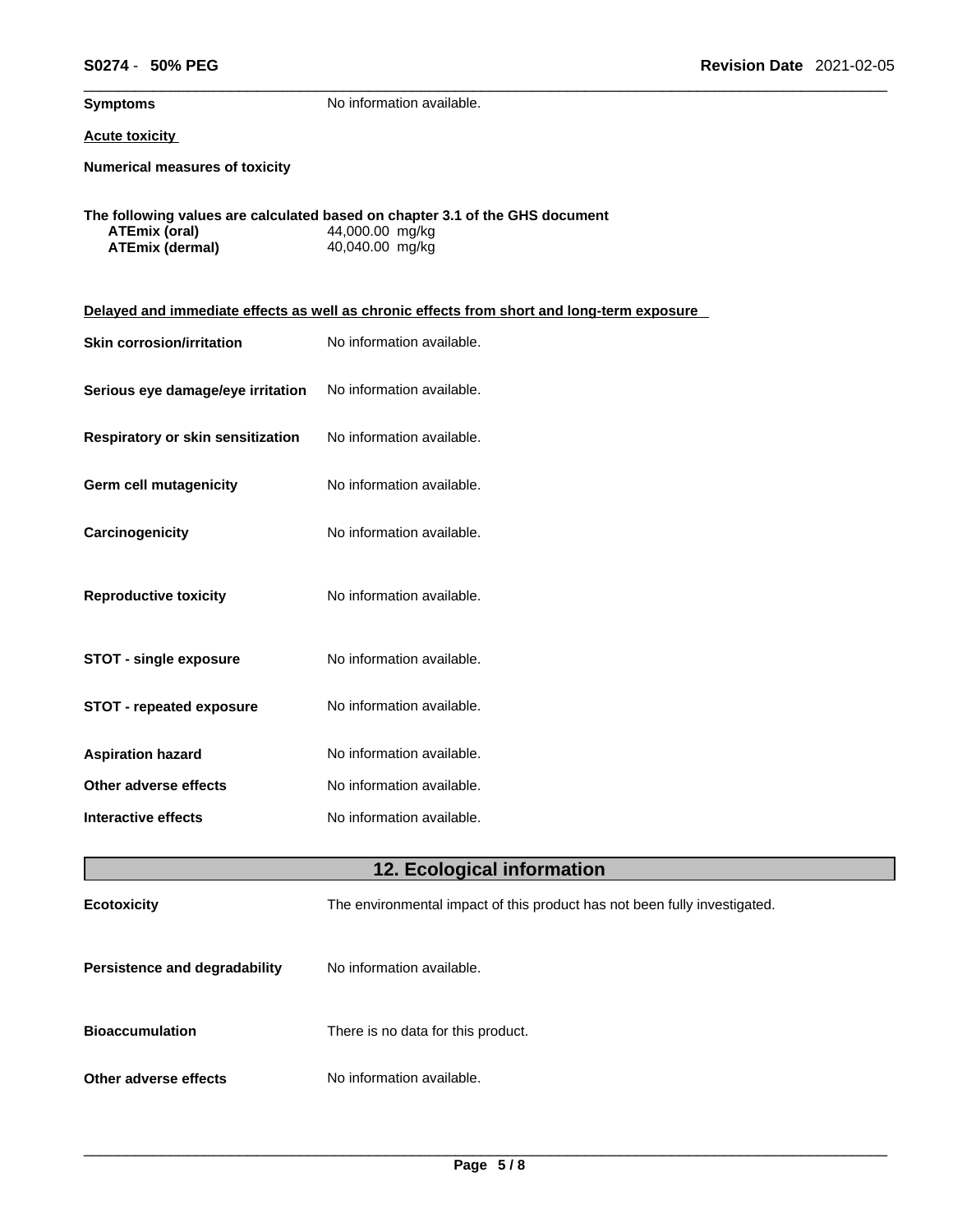# **13. Disposal considerations**

#### **Waste treatment methods**

| Waste from residues/unused | Dispose of in accordance with local regulations. Dispose of waste in accordance with |
|----------------------------|--------------------------------------------------------------------------------------|
| products                   | environmental legislation.                                                           |
| Contaminated packaging     | Do not reuse empty containers.                                                       |

# **14. Transport information**

| <u>DOT</u>  | Not regulated |
|-------------|---------------|
| <b>TDG</b>  | Not regulated |
| <b>MEX</b>  | Not regulated |
| ICAO (air)  | Not regulated |
| <b>IATA</b> | Not regulated |
| <b>IMDG</b> | Not regulated |
| <b>RID</b>  | Not regulated |
| <u>ADR</u>  | Not regulated |
| ADN         | Not regulated |
|             |               |

# **15. Regulatory information**

#### **International Inventories**

#### **TSCA** -.

\*Contact supplier for details. One or more substances in this product are either not listed on the US TSCA inventory, listed on the confidential US TSCA inventory or are otherwise exempted from inventory listing requirements

| <b>DSL/NDSL</b>      |    |
|----------------------|----|
| <b>EINECS/ELINCS</b> |    |
| <b>ENCS</b>          | ٠. |
| <b>IECSC</b>         | ٠  |
| KECL                 |    |
| <b>PICCS</b>         |    |
| <b>AICS</b>          |    |
|                      |    |

 **Legend:** 

 **TSCA** - United States Toxic Substances Control Act Section 8(b) Inventory

 **DSL/NDSL** - Canadian Domestic Substances List/Non-Domestic Substances List

- **EINECS/ELINCS**  European Inventory of Existing Chemical Substances/European List of Notified Chemical Substances
- **ENCS**  Japan Existing and New Chemical Substances
- **IECSC**  China Inventory of Existing Chemical Substances
- **KECL**  Korean Existing and Evaluated Chemical Substances
- **PICCS**  Philippines Inventory of Chemicals and Chemical Substances
- **AICS**  Australian Inventory of Chemical Substances

# **US Federal Regulations**

# **SARA 313**

Section 313 of Title III of the Superfund Amendments and Reauthorization Act of 1986 (SARA). This product does not contain any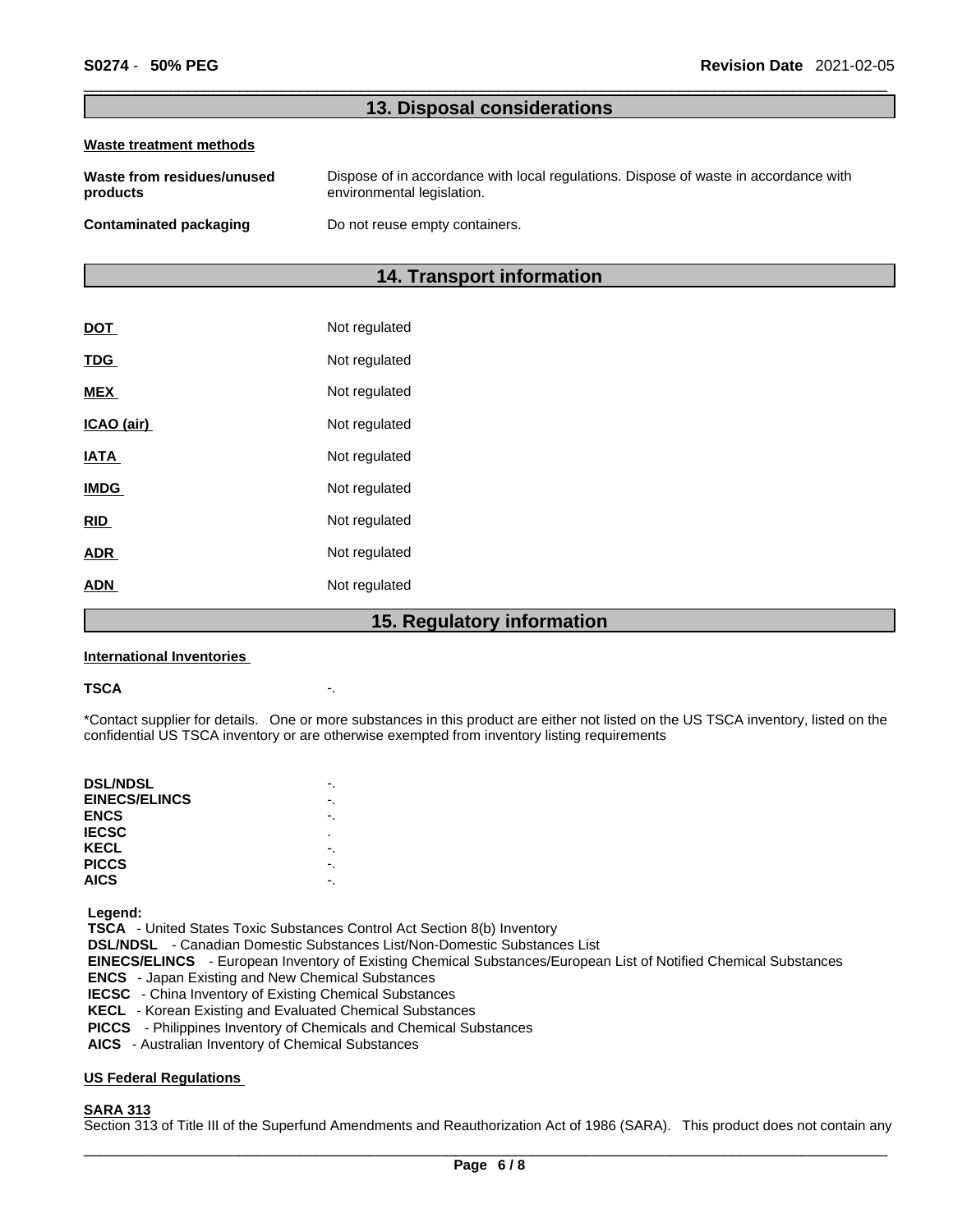chemicals which are subject to the reporting requirements of the Act and Title 40 of the Code of Federal Regulations, Part 372.

### **SARA 311/312 Hazard Categories**

Should this product meet EPCRA 311/312 Tier reporting criteria at 40 CFR 370, refer to Section 2 of this SDS for appropriate classifications.

# **CWA** (Clean Water Act)

This product does not contain any substances regulated as pollutants pursuant to the Clean Water Act (40 CFR 122.21 and 40 CFR 122.42).

# **CERCLA**

This material, as supplied, does not contain any substances regulated as hazardous substances under the Comprehensive Environmental Response Compensation and Liability Act (CERCLA) (40 CFR 302) or the Superfund Amendments and Reauthorization Act (SARA) (40 CFR 355). There may be specific reporting requirements at the local, regional, or state level pertaining to releases of this material.

### **US State Regulations**

## **California Proposition 65**

This product does not contain any Proposition 65 chemicals.

#### **U.S. State Right-to-Know Regulations**

This product does not contain any substances regulated under applicable state right-to-know regulations

### **U.S. EPA Label Information**

## **EPA Pesticide Registration Number** Not applicable

| <b>16. Other information</b>                                                      |                                                                                                                                                                                                                                                                                                                                                                                                                                                                                                                                                                                                                                                                                                                                                                                                                                                                                                                                                                                                                                                                        |                                         |                                               |                                            |  |
|-----------------------------------------------------------------------------------|------------------------------------------------------------------------------------------------------------------------------------------------------------------------------------------------------------------------------------------------------------------------------------------------------------------------------------------------------------------------------------------------------------------------------------------------------------------------------------------------------------------------------------------------------------------------------------------------------------------------------------------------------------------------------------------------------------------------------------------------------------------------------------------------------------------------------------------------------------------------------------------------------------------------------------------------------------------------------------------------------------------------------------------------------------------------|-----------------------------------------|-----------------------------------------------|--------------------------------------------|--|
| <b>NFPA</b><br>HMIS                                                               | Health hazards 0<br>Health hazards 0                                                                                                                                                                                                                                                                                                                                                                                                                                                                                                                                                                                                                                                                                                                                                                                                                                                                                                                                                                                                                                   | <b>Flammability</b> 0<br>Flammability 0 | Instability 0<br>Physical hazards 0           | Special hazards -<br>Personal protection X |  |
| TWA<br>Ceiling                                                                    | Key or legend to abbreviations and acronyms used in the safety data sheet<br>Legend Section 8: EXPOSURE CONTROLS/PERSONAL PROTECTION<br>Time weighted average<br>Maximum limit value                                                                                                                                                                                                                                                                                                                                                                                                                                                                                                                                                                                                                                                                                                                                                                                                                                                                                   | STEL                                    | Short term exposure limit<br>Skin designation |                                            |  |
| Food Research Journal<br>Hazardous Substance Database<br>Japan GHS Classification | Key literature references and sources for data used to compile the SDS<br>Agency for Toxic Substances and Disease Registry (ATSDR)<br>U.S. Environmental Protection Agency ChemView Database<br>European Food Safety Authority (EFSA)<br>EPA (Environmental Protection Agency)<br>Acute Exposure Guideline Level(s) (AEGL(s))<br>U.S. Environmental Protection Agency Federal Insecticide, Fungicide, and Rodenticide Act<br>U.S. Environmental Protection Agency High Production Volume Chemicals<br>International Uniform Chemical Information Database (IUCLID)<br>Australia National Industrial Chemicals Notification and Assessment Scheme (NICNAS)<br>NIOSH (National Institute for Occupational Safety and Health)<br>National Library of Medicine's ChemID Plus (NLM CIP)<br>National Library of Medicine's PubMed database (NLM PUBMED)<br>National Toxicology Program (NTP)<br>New Zealand's Chemical Classification and Information Database (CCID)<br>Organization for Economic Co-operation and Development Environment, Health, and Safety Publications |                                         |                                               |                                            |  |